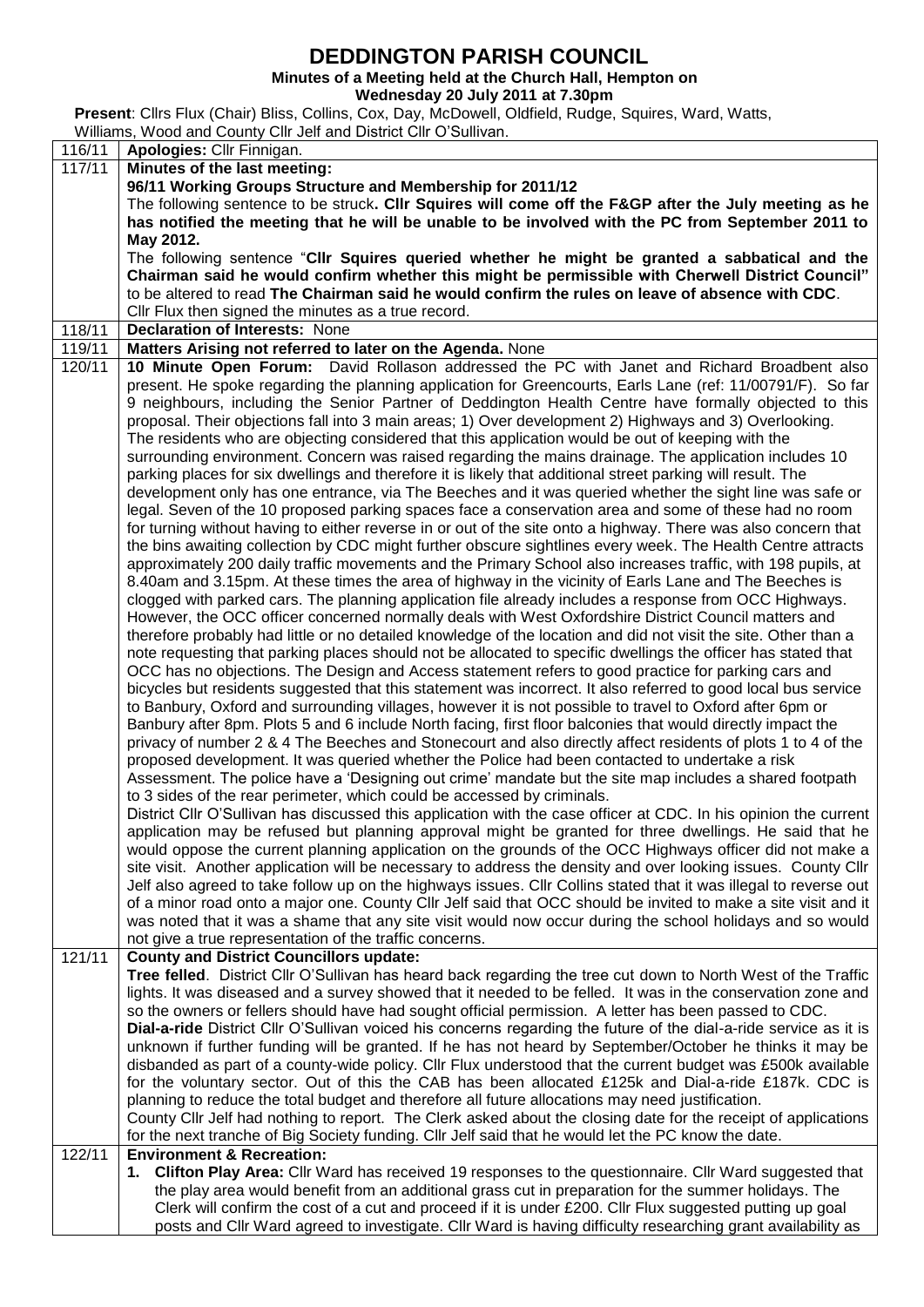it is time consuming and does not always contain correct data (e.g. one grant scheme stated that there was no landfill within 10 Miles of the Clifton Play area but Ardley is within this distance). Various grant sources where discussed (Landfill, TOE2, Oxfordshire Community Trust, Big Society, QE2 field) but it was thought some may not be appropriate as the land has been bequeathed. The deadlines, for applications, need to be established. She said that both parents and children were keen to model the playground to that at Steeple Aston. It was agreed that Cllr Ward could set up a small working group that would consist of some of the parents that were interested in the future of the Play Area.

2. **Sport facilities.** The Colts have asked the person who sorted out the Adult pitch goal mouths to do the same for the Junior pitch. The issue over the long term use of the Fritwell Playing Fields as home for DTCFC is causing concern for squad accommodation. Cllr Ward has looked at a Draft CDC Playing Pitch Strategy Consultation dated August 2007 that suggested that for the Rural Central Region (Deddington, Caversfield, Fringford, Astons and Heyfords), supply of Adult football, Junior football and mini football pitches exceeds demand. The study reported that DTFC as having 2 teams, and DTCFC as having 5 Junior and 3 mini teams. Cllrs Watts & Squires said that the PC had responded to the consultation at the time and notified CDC that this was incorrect. Cllr Ward said that the number of squads had further increased over recent years. Today DTFC has 2 teams, DTCFC has 3 teams needing a Senior pitch (U16,17,18), 6 teams needing a Junior pitch, 4 teams needing a mini pitch and a non competitive training area for the U7"s The study reports that the Windmill centre had 1 Adult Football pitch, 1 Junior football pitch and 2 mini soccer pitches but the latter does not exist. Cllr Ward has asked the FA to do a facilities review unaware that the information CDC holds is currently incorrect. Cllr Ward asked that the Clerk update CDC upon the current facilities.

## **Environment**

- 1. **Swifts:** The Fire Service have put up boxes (2 on the school, kindly funded by the farmers" Market and three at the Windmill Centre two of which were funded by the Swift Conservation project and one by Cllr Rudge). Although they are in place they will be too late for this year"s breeding season. Cllr Rudge said that The Fire Service was brilliant.
- 2. **Cemetery wildflower patch** Cllr Rudge attended a propagation workshop. The patch will need to be mown around 25 July and the "hay" removed. Prior to this Cllr Rudge will seed collect and hopes to enlist local gardeners to grow on plants for other areas. She has made an inventory of the plants that have successfully survived the winter and is pleased to report a high success rate with only the harebells and toadflax failing to make an appearance. She reported plenty of bees and in half an hour she counted six different species of butterfly, including a marbled white. Cllr Squires suggested that she contact the School to set up a butterfly watch, which she agreed to take up with Colin Evans. She has put in an order for native bulbs to plant under the trees and hedgerows in the autumn. Cllr Day proposed that the £100 cost of this be borne by the PC, Cllr Collins seconded the motion and it was unanimously agreed. The catmint in the beds outside the cemetery needs trimming back after seed collection.
- 3. **Windmill Copse:** Richard Payne from the Forestry Commission came to inspect in June. The PC receive a small grant, but can apply for further funding, Cllr Rudge to investigate further. She has submitted a report on his visit to the clerk, which she found helpful and informative. The map has been sent though but the wrong area has been marked.
- 4. **Planters:** Thanks were again extended to the School who have adopted and planted up the planter on the main road. All the planters are looking good and Cllr Rudge thanked the residents in Deddington and Clifton who look after their "local" one. Ken Wilkinson has kindly offered to look after the tubs outside the Town Hall so Cllr Rudge will contact him.
- 5. C**ommunity orchards course.** Cllr Rudge attended the course and is now a member of the society. It was an interesting event attended by representatives from Bicester and Oxford, where community orchards are already being created. She would like to try to do the same in Deddington if there is any land available. The preservation of heritage varieties is a hot topic and there is local support to promote the foundation of a local collection. Cllr Rudge will prepare a more detailed report for September/October.

## 123/11 **Highways**

- 1. **Speeding:** A Hempton speed watch was very successful with over 40 offending vehicles listed. A Clifton Speed watch will be mounted. It was agreed that speed watching might usefully focus on the approaches 1) to Deddington from Banbury, 2) to Clifton from Deddington, and 3) into Hempton from Deddington and Chipping Norton with a view to finding evidence that would support the introduction of speeding buffer zones, perhaps of 50mph or even 40mph, as has been introduced south of Adderbury. Cllr Cox suggested that the areas just inside the speed limit be checked to see how long it takes to get to the speed limit. County Cllr Jelf said that despite previous suggestions that buffer zones are used these are no longer considered popular. There was further discussion regarding where best to take the readings and the potential to apply for reduced speed limits. Cllr Cox suggested that after the recordings are made it is re-looked at before next years budget is finalised i.e. before March 2012. 2. **Market Place & Church Street verges.** Signs are going to be used to try and deter parking on the
	- green on market day. One of the posts on the west green needs to be reinstalled.
	- 3. **Traffic lights from Hempton Road.** The additional crossing will be installed after 1 August 2011. 4. **Garden sacrifice.** Unfortunately OCC was unable to accept the offer on the basis of practicality. The
	- resident will be informed and thanked.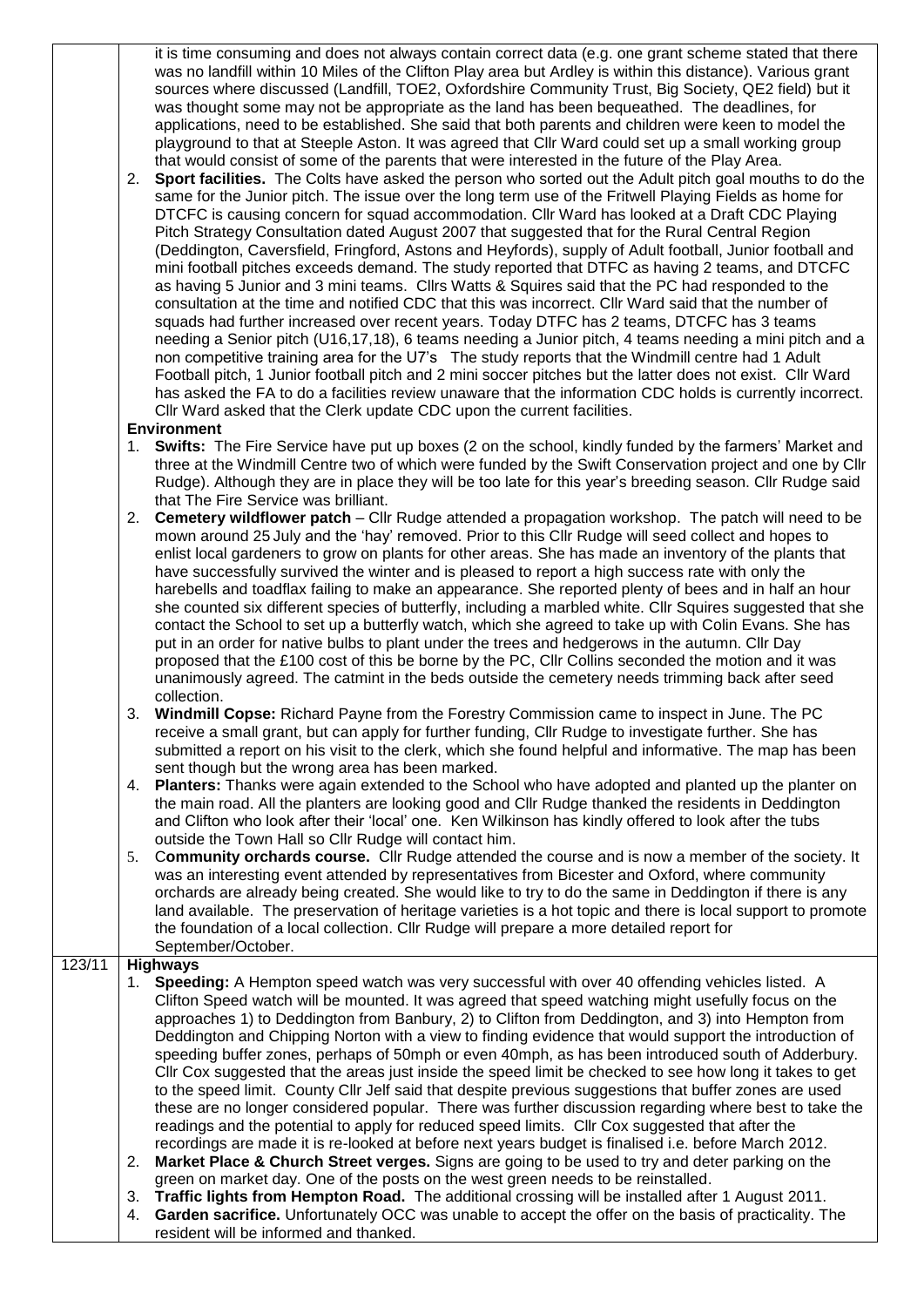|        | <b>Bench Request New Street. H</b> WG liked the look and design of the bench proposed by Cllr Rudge and<br>5.                                                                                                   |  |  |  |  |  |
|--------|-----------------------------------------------------------------------------------------------------------------------------------------------------------------------------------------------------------------|--|--|--|--|--|
|        | considered the proposed location – close to the bus stop on the east side of New Street, set back from                                                                                                          |  |  |  |  |  |
|        | road, and on a hard standing - to be the best available. Questions were raised to the ownership of the                                                                                                          |  |  |  |  |  |
|        | strip proposed for the bench. The Clerk to confirm who owns the strip, and if necessary seek                                                                                                                    |  |  |  |  |  |
|        | permission from the Leadenporch House owners as well as OCC and the bus company for a bench to                                                                                                                  |  |  |  |  |  |
|        | be placed there.                                                                                                                                                                                                |  |  |  |  |  |
|        | <b>Memorial Benches in Castle Grounds.</b> The proposed locations of the memorial benches for Betty Hill<br>6.                                                                                                  |  |  |  |  |  |
|        | and Eddie Lynch were approved by the PC.<br>Accidents: HWG awaiting the results of inquests to see whether any lessons could be learned from the<br>7.                                                          |  |  |  |  |  |
|        | two fatal road accidents in or near the parish. It is also awaiting further information regarding the                                                                                                           |  |  |  |  |  |
|        | circumstances of an accident in the High Street when a van turning right out of Hudson Street collided                                                                                                          |  |  |  |  |  |
|        | with a car heading towards Oxford. In this instance it's possible a large lorry parked on the east side of                                                                                                      |  |  |  |  |  |
|        | High Street was a factor. Although not an issue on this occasion, the group thought that extending the                                                                                                          |  |  |  |  |  |
|        | double yellow lines a little further round the corner in front of the May Fu Two might improve visibility                                                                                                       |  |  |  |  |  |
|        | turning <b>left</b> out of Hudson Street.                                                                                                                                                                       |  |  |  |  |  |
|        | Site meeting with OCC: The Clerk has written to Paul Wilson, OCC area steward, detailing the issues<br>8.                                                                                                       |  |  |  |  |  |
|        | discussed at a meeting organised by Cllr Cox in June and the actions it was agreed OCC would                                                                                                                    |  |  |  |  |  |
|        | undertake (including the re-siting of the post box, the unblocking of the drain, the extension to the                                                                                                           |  |  |  |  |  |
|        | double yellow lines at The Beeches). So far no acknowledgement has been received, nor work begun.                                                                                                               |  |  |  |  |  |
|        | Goose Green Access Road: In March the residents of Goose Green wrote to OCC complaining about<br>9.                                                                                                             |  |  |  |  |  |
|        | pot holes created when work was carried out on utilities, piles of earth left on the green itself, and an                                                                                                       |  |  |  |  |  |
|        | erosion of the side of the green which they thought might be improved if a small kerb were installed. In                                                                                                        |  |  |  |  |  |
|        | June, the letter was passed to the PC. After a site visit, the HWG considered The Stile, which had been                                                                                                         |  |  |  |  |  |
|        | re-tarmacked after the utilities work, was in excellent condition. There was, by this time, no earth on the                                                                                                     |  |  |  |  |  |
|        | green, and a kerb seems unnecessary since on the far side of the green the residents themselves seem                                                                                                            |  |  |  |  |  |
|        | to be parking on the edge of the green despite the presence of a kerb. There are a few pot holes where                                                                                                          |  |  |  |  |  |
|        | the Goose Green Access Road joins Philcote Street which OCC should be informed of. The Clerk                                                                                                                    |  |  |  |  |  |
|        | mentioned the budget was only being used for potholes with a depth of 4cm or more.                                                                                                                              |  |  |  |  |  |
|        | 10. Broken signs: Two broken signs were reported to the PC. One, pointing to the castle dangling                                                                                                                |  |  |  |  |  |
|        | dangerously. The Clerk informed OCC and this has been mended. The other, a Neighbourhood Watch                                                                                                                  |  |  |  |  |  |
|        | sign, the group could not locate.<br>11. Misleading sign: A HWG member attempting (unsuccessfully) to cycle to Banbury via bridleways noted                                                                     |  |  |  |  |  |
|        | a turning off the Milton Road signposted to Deddington, alongside Daeda's Wood. Some distance along                                                                                                             |  |  |  |  |  |
|        | the track are signs saying that there is no public right of way ahead, through Deddington Mill, and that                                                                                                        |  |  |  |  |  |
|        | the footpath had been "extinguished" in the 1960s. After much discussion it was suggested that the                                                                                                              |  |  |  |  |  |
|        | sign had been swung 90 degrees and that the track followed would not lead to Deddington. Cllr Squires                                                                                                           |  |  |  |  |  |
|        | said that, for information, Natural England where keen to open footpaths that had been lost.                                                                                                                    |  |  |  |  |  |
| 124/11 | <b>Planning Working Group</b>                                                                                                                                                                                   |  |  |  |  |  |
|        | <b>Applications</b>                                                                                                                                                                                             |  |  |  |  |  |
|        | 11/000791/F Greencourts Earls lane Deddington: Convert and extend existing house to create 4                                                                                                                    |  |  |  |  |  |
|        | dwellings demolish garage and build additional two terraced dwellings PWG has a number of concerns in                                                                                                           |  |  |  |  |  |
|        | regard to this application and has also received correspondence from several concerned local residents. PC                                                                                                      |  |  |  |  |  |
|        | will object to this application on the following grounds:                                                                                                                                                       |  |  |  |  |  |
|        | Over development of the site, inadequate parking provision for 6 homes in a location that has many existing                                                                                                     |  |  |  |  |  |
|        | highway concerns including parking and safety concerns close to the local primary school and health centre,                                                                                                     |  |  |  |  |  |
|        | loss of privacy the plans include upstairs balconies on two of the proposed dwellings which will create                                                                                                         |  |  |  |  |  |
|        | significantly increased overlooking of other properties. In light of the sensitive nature of the location and the                                                                                               |  |  |  |  |  |
|        | expected concerns of many people in the village. It was recommend that this application is taken to<br>committee so there is an opportunity to voice the concerns of the community and also request that a site |  |  |  |  |  |
|        | visit takes place.                                                                                                                                                                                              |  |  |  |  |  |
|        | 11/00930/LB & 11/00929/F Manor Farm House Main Street Clifton: Demolition of a single storey                                                                                                                    |  |  |  |  |  |
|        | cloakroom and conservatory. Construction of single story garden room extension. No objection                                                                                                                    |  |  |  |  |  |
|        | <b>Appeals</b> None                                                                                                                                                                                             |  |  |  |  |  |
|        | <b>Approvals</b>                                                                                                                                                                                                |  |  |  |  |  |
|        | 11/0071/TCA Deddington Manor New Street                                                                                                                                                                         |  |  |  |  |  |
|        | 11/00547/LB & 11/00546/F ivy Cottage 3 St Thomas Street Deddington                                                                                                                                              |  |  |  |  |  |
|        | 11/00612F 10 St Johns Way Hempton                                                                                                                                                                               |  |  |  |  |  |
|        | 11/00754/F Wynford House New St Deddington                                                                                                                                                                      |  |  |  |  |  |
|        | 11/00747/F Erection of 1 dwelling on land at r/o End Cottage, The Stile, Deddington. The PC objected                                                                                                            |  |  |  |  |  |
|        | strongly to this application.                                                                                                                                                                                   |  |  |  |  |  |
|        | Correspondence                                                                                                                                                                                                  |  |  |  |  |  |
|        | Steve Shaw, National Co Coordinator for the lobby group Local Works, contacted the PC regarding                                                                                                                 |  |  |  |  |  |
|        | promoting the sustainable communities act asking for the PC to support their campaign. Cllr Flux                                                                                                                |  |  |  |  |  |
|        | suggested that Cllr Cox contacts OALC to take up further details.                                                                                                                                               |  |  |  |  |  |
|        | Jerry Welford emailed details of correspondence between himself and CDC reference vehicle access<br>PWG is grateful for being kept up to date but unable to do any more to help the residents affected by       |  |  |  |  |  |
|        | this approved development other than hope the on-going discussion will lead to some resolution to the                                                                                                           |  |  |  |  |  |
|        |                                                                                                                                                                                                                 |  |  |  |  |  |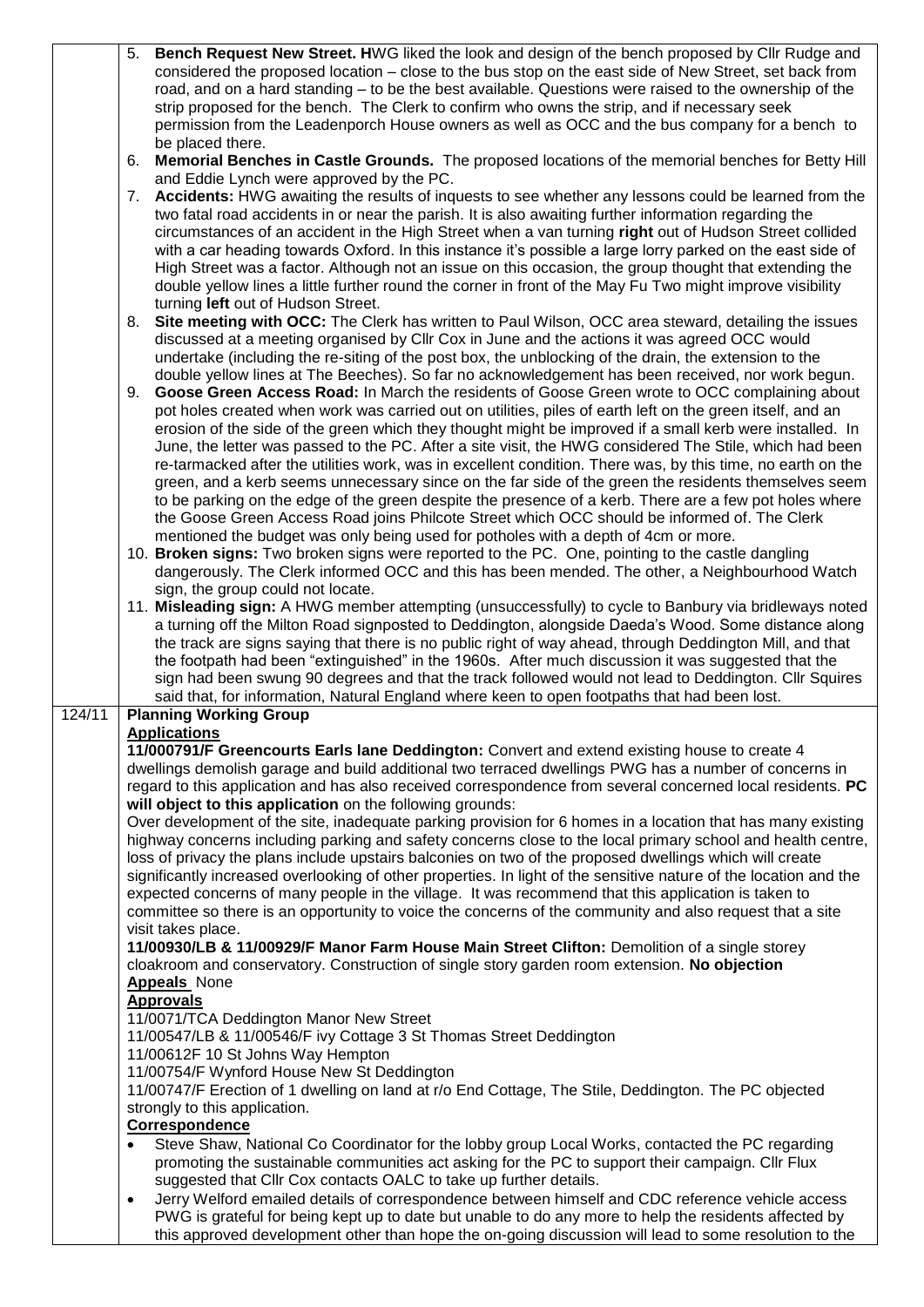|        | oil deliveries                                                                                                                                                                                                           |  |  |  |  |  |
|--------|--------------------------------------------------------------------------------------------------------------------------------------------------------------------------------------------------------------------------|--|--|--|--|--|
|        | David Rollason of Earls Lane detailing his objections to the above Greencourts application.<br>$\bullet$                                                                                                                 |  |  |  |  |  |
| 125/11 | Emergency Planning. The Cllrs were passed the draft Emergency Planning document compiled by the                                                                                                                          |  |  |  |  |  |
|        | Emergency Planning working group and asked to pass comments to Cllr O'Dowell before the September<br>meeting. Cllr Rudge questioned whether the sites of the Grit Bins had been established. Cllrs Cox and               |  |  |  |  |  |
|        | Finnigan are to meet to agree. The Clerk reminded that OCC would also need to approve the sites.                                                                                                                         |  |  |  |  |  |
| 126/11 | <b>Finance and General Purposes</b>                                                                                                                                                                                      |  |  |  |  |  |
|        | <b>F&amp;GP meetings.</b> Cllr Squires had requested that the group meet, in future on a Friday or Saturday but                                                                                                          |  |  |  |  |  |
|        | it was decided that the meetings would continue to be held during the week.                                                                                                                                              |  |  |  |  |  |
|        | Cash flow to end of June. No unusual income or expenditure.<br>2.                                                                                                                                                        |  |  |  |  |  |
|        | 3. Accounts to March 2011. F&GP have not had any response from the outside auditors.                                                                                                                                     |  |  |  |  |  |
|        | 4. Cheque Signatories - West Bromwich. These will be Cllrs Flux, Collins and Wood. Geoff Todd, Pat                                                                                                                       |  |  |  |  |  |
|        | Swash and Graham Pitts are still registered as signatories but will be removed.<br>5. Town Hall. F&GP have made proposal (subject to eventual PC approval), which have been passed via                                   |  |  |  |  |  |
|        | George Fenemore to John Day.                                                                                                                                                                                             |  |  |  |  |  |
|        | Parish Office Copier. The rented multifunctional copier does not operate to specification. The Clerk<br>6.                                                                                                               |  |  |  |  |  |
|        | has sought an alternative quote for a copier that will provide scanning. The current supplier will be                                                                                                                    |  |  |  |  |  |
|        | asked to sort out the issues raised or take it out.                                                                                                                                                                      |  |  |  |  |  |
|        | 7. SSE Feed in Tariff. Documentation has been received and signed. Cllr O'Dowell suggested that this                                                                                                                     |  |  |  |  |  |
|        | be published so that parishioners are aware of what has happened and also of the economic benefit to                                                                                                                     |  |  |  |  |  |
|        | the parish. Cllr Wood to discuss with the Clerk so that in future it will periodically appear in the minutes.<br>Cllr Flux said that 3855Kw had been generated so far.                                                   |  |  |  |  |  |
|        | Deddington Educational Trust. Cllr Rudge is replacing by Cllr Watts as PC nominated trustee. Cllr<br>8.                                                                                                                  |  |  |  |  |  |
|        | Wood to read Trust Deed and advise Cllr Rudge about her responsibilities as a trustee.                                                                                                                                   |  |  |  |  |  |
| 127/11 | Brief report on the Survey results by Cllr Day                                                                                                                                                                           |  |  |  |  |  |
|        | CIIr Day suggested that each working group should have clear terms of reference and its responsibilities set                                                                                                             |  |  |  |  |  |
|        | out. The roles and responsibilities for the Chair, Vice Chair and Clerk will also be described. It was                                                                                                                   |  |  |  |  |  |
|        | suggested that these be drafted for September with confirmation/adoption in October. Thereafter all new                                                                                                                  |  |  |  |  |  |
|        | working groups should produce terms of references that determine their roles and responsibilities. Cllr Day                                                                                                              |  |  |  |  |  |
|        | said that he would compile the draft terms of reference so that the whole PC can refer to them. Cllr Day said<br>that the format would be similar to a job description and suggested that a standard template would work |  |  |  |  |  |
|        | well. Cllr Oldfield questioned how people are allocated to roles. Cllr Day said that this is the logical next to                                                                                                         |  |  |  |  |  |
|        | step to take. County Cllr Jelf suggested the best place to start with is what you want to do/ are interested in.                                                                                                         |  |  |  |  |  |
|        | Cllr Cox asked whether access to training would be made available.                                                                                                                                                       |  |  |  |  |  |
| 128/11 | Update on the Castle Grounds and benches from CIIr Collins. Cllr Collins to follow up the previous                                                                                                                       |  |  |  |  |  |
|        | request for a copy of the signed constitution.                                                                                                                                                                           |  |  |  |  |  |
| 129/11 | Library update. Cllr Collins suggested that the parish library is enjoying a stay of execution rather than                                                                                                               |  |  |  |  |  |
|        | reprieve. The Book a Future group are leading a campaign to win 'Community Plus' status for the library.                                                                                                                 |  |  |  |  |  |
|        | He considered that the criteria used to decide the ranking of the Deddington library in the county list were<br>flawed as various omissions in the data had been found e.g. the figures suggested that no-one uses any   |  |  |  |  |  |
|        | shops to purchase convenience goods within half a mile of the library, which is clearly incorrect. Cllr Bliss                                                                                                            |  |  |  |  |  |
|        | was asked to find out the average number of transactions processed at the Co-op on a daily basis. Other                                                                                                                  |  |  |  |  |  |
|        | inconsistencies in the criteria will be taken up by the 'Book a Future' group. Cllr Collins said that the group                                                                                                          |  |  |  |  |  |
|        | had suggested that an early settlement might be possible and that it might aid negotiation if Deddington                                                                                                                 |  |  |  |  |  |
|        | were to be the first to agree. This suggestion is to be investigated further. Volunteers will work to a job                                                                                                              |  |  |  |  |  |
|        | description, which will be made available at the Parish Office when it has been finalised by OCC. Cllr Collins                                                                                                           |  |  |  |  |  |
|        |                                                                                                                                                                                                                          |  |  |  |  |  |
|        | confirmed that there will be no changes to the premises, book stock, facilities for the foreseeable future                                                                                                               |  |  |  |  |  |
|        | (which is considered for a three year financial period). Cllr Williams had attended a meeting about the police                                                                                                           |  |  |  |  |  |
| 130/11 | moving into the library and reported that this matter is progressing well.<br>War Memorial. Cllr Collins said that Remembrance Sunday would soon be here again but the question of                                       |  |  |  |  |  |
|        | whether the War Memorial should be moved was still hanging in the air so a resolution needs to be made. It                                                                                                               |  |  |  |  |  |
|        | was suggested that if plans to move the memorial were dropped it could be enhanced where it is. Cllr                                                                                                                     |  |  |  |  |  |
|        | Squires questioned whether it could be moved. Cllr Collins said that the question was two fold: could it be                                                                                                              |  |  |  |  |  |
|        | legally moved? and could it physically be moved without damaging it? The answer to the first part of this                                                                                                                |  |  |  |  |  |
|        | question was that there is no current legal barrier to moving it and it is not currently listed. However there                                                                                                           |  |  |  |  |  |
|        | was some advice previously received that moving it might result in its being damaged. Cllr Cox said that                                                                                                                 |  |  |  |  |  |
|        | she had met someone at the Lord Mayors Meeting that is responsible for monuments and she would seek<br>his advice. Discussion followed as to whether the PC could or should make the final decision. It was              |  |  |  |  |  |
|        | decided that the PC must remain impartial on this matter as it represents all parishioners.                                                                                                                              |  |  |  |  |  |
| 131/11 | Report upon the Play Areas: The Clerk reported that the play areas were looking good Richard had                                                                                                                         |  |  |  |  |  |
|        | spread the bark and cut branches overhanging the small play area to the back of the Windmill. She                                                                                                                        |  |  |  |  |  |
|        | suggested that either a stile or gate be considered as children are climbing over the fence from Mill Close.                                                                                                             |  |  |  |  |  |
|        | She will investigate the costs of this                                                                                                                                                                                   |  |  |  |  |  |
| 132/11 | Invoices for Payment: Schedules of invoices totalling £5,794.31 for July were approved for payment.                                                                                                                      |  |  |  |  |  |